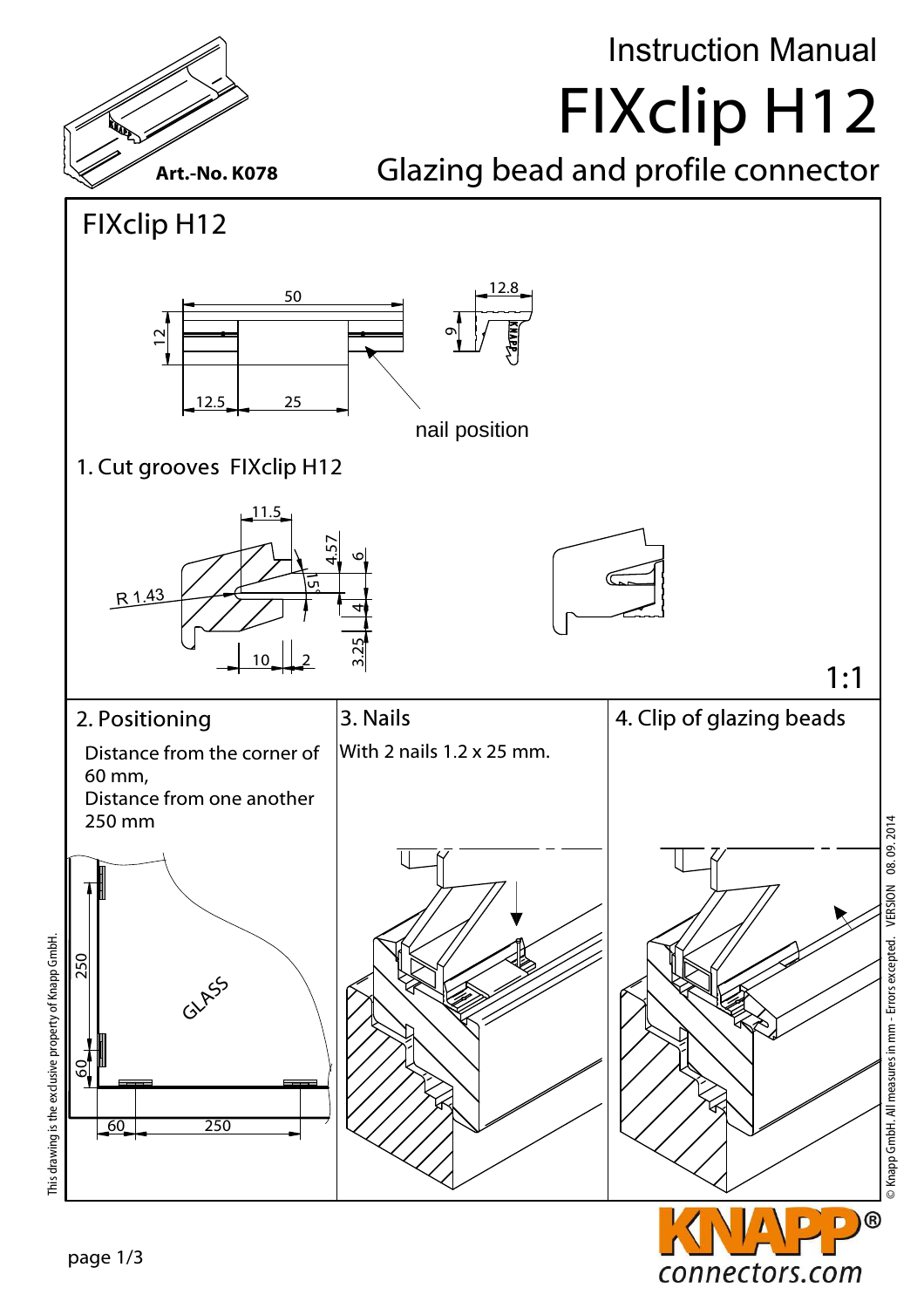FIXclip H16/H20 Glazing bead and profile connector Art.-No. K076/K077 FIXclip H16 FIXclip H20  $50$   $-1$   $12$ 12 50 თ  $\sum_{i=1}^n$ ا≅ ca. 5  $\overline{5}$ nail position nail position  $12.5$  25 12.5 1. Cut grooves FIXclip H20 1. Cut grooves FIXclip H16 <u>مگر</u> <u>مگر</u>  $\frac{5}{2}$   $\frac{2.8}{2}$ 1 $\frac{1}{11}$   $\frac{10}{10}$   $\frac{8}{11}$ 1min 12 min 12 ເກ 10 7 10 2. Positioning 3. Nails/ Screws  $\vert$  4. Clip of glazing beads Distance from the corner of With 2 nails 1.2 x 25 mm. By impact load 2 KNAPP 60 mm, Pan-head screws 3.5 x 25 mm Distance from one another 250 mm This drawing is the exclusive property of Knapp GmbH. This drawing is the exclusive property of Knapp GmbH. 250  $60 + 250$ GLASS 60 250 **O**  $\blacksquare$ 

connectors.com

Instruction Manual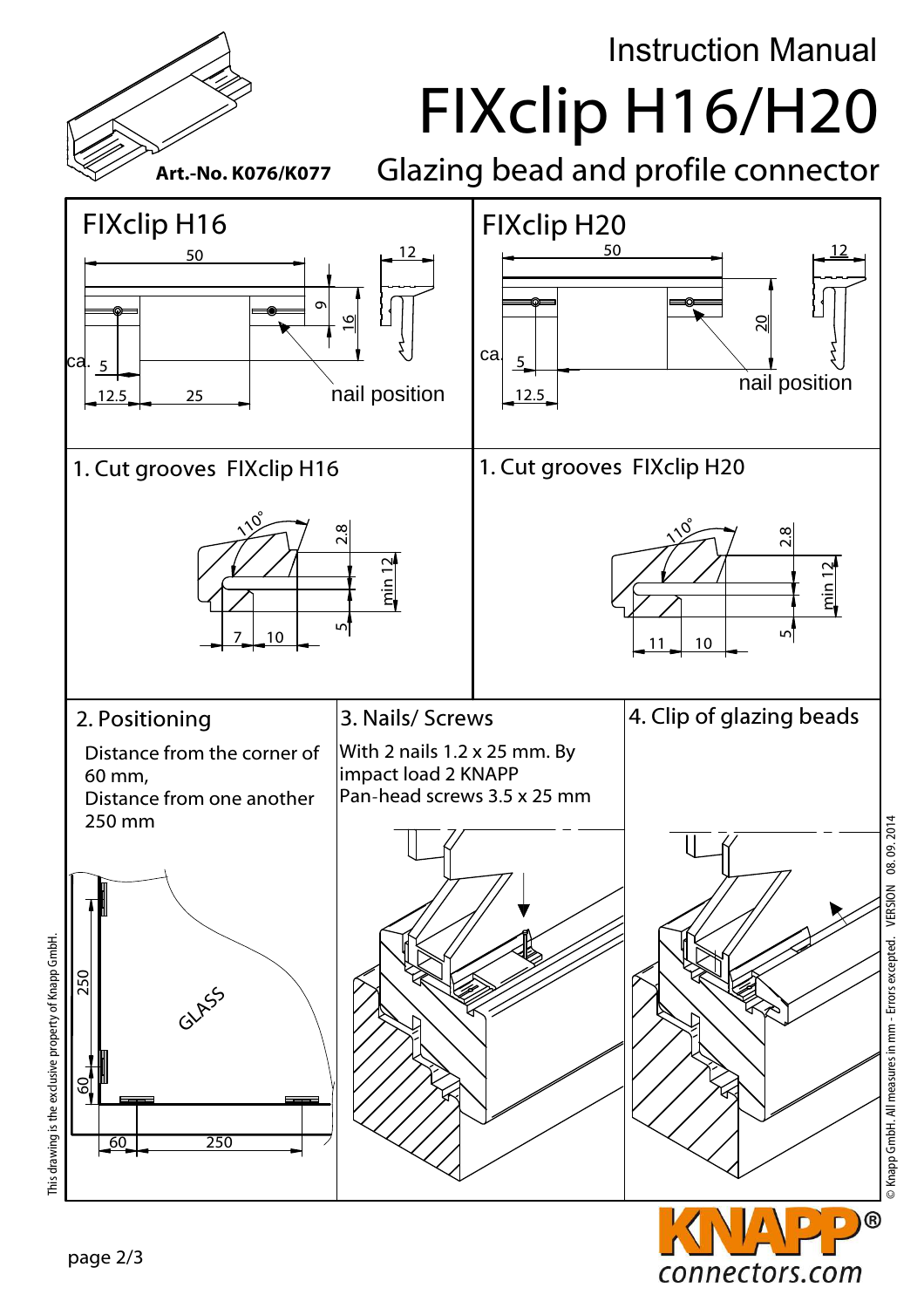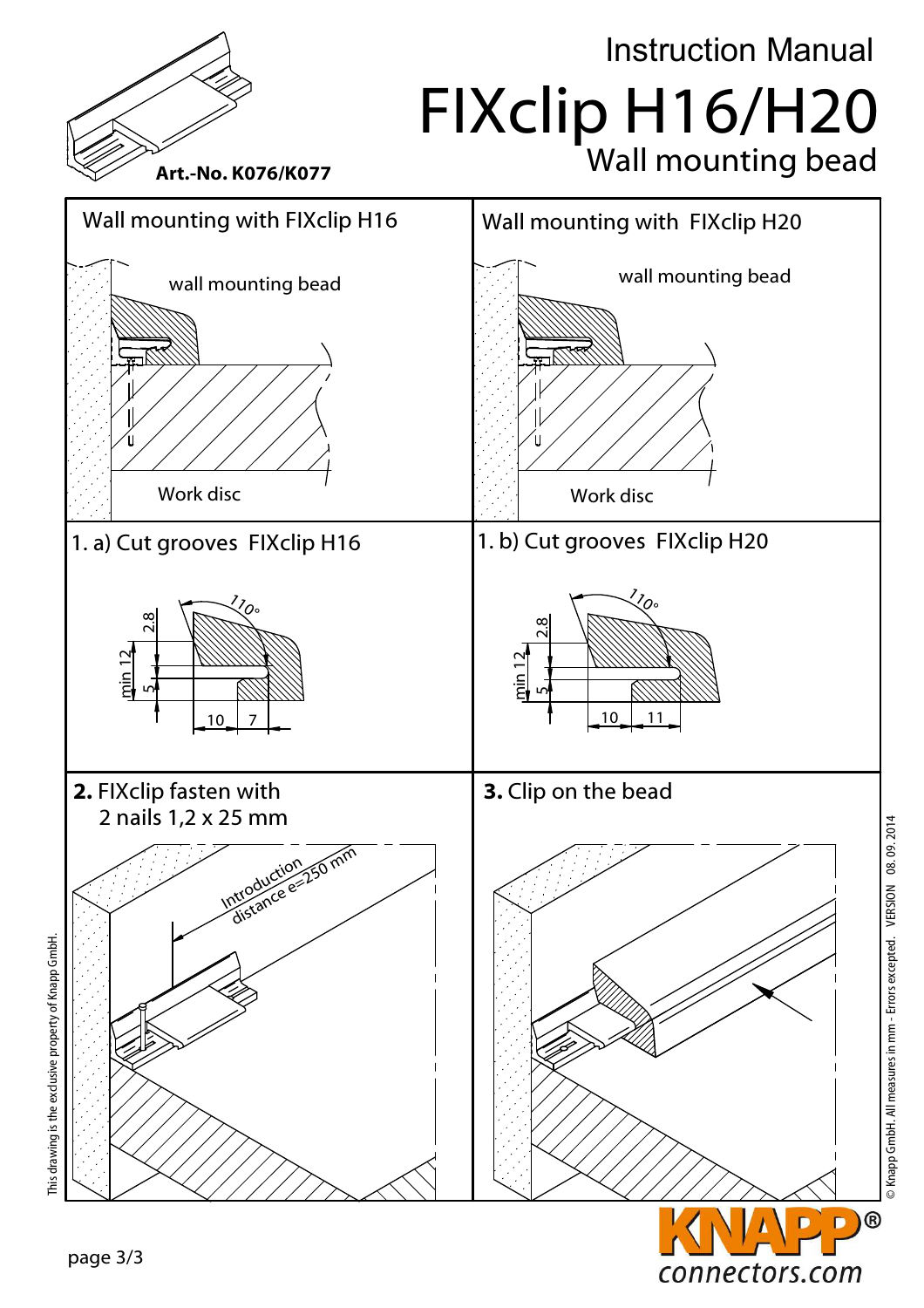

## Notice de montage FIXclip H12

## Fixation pour parclose



connectors.com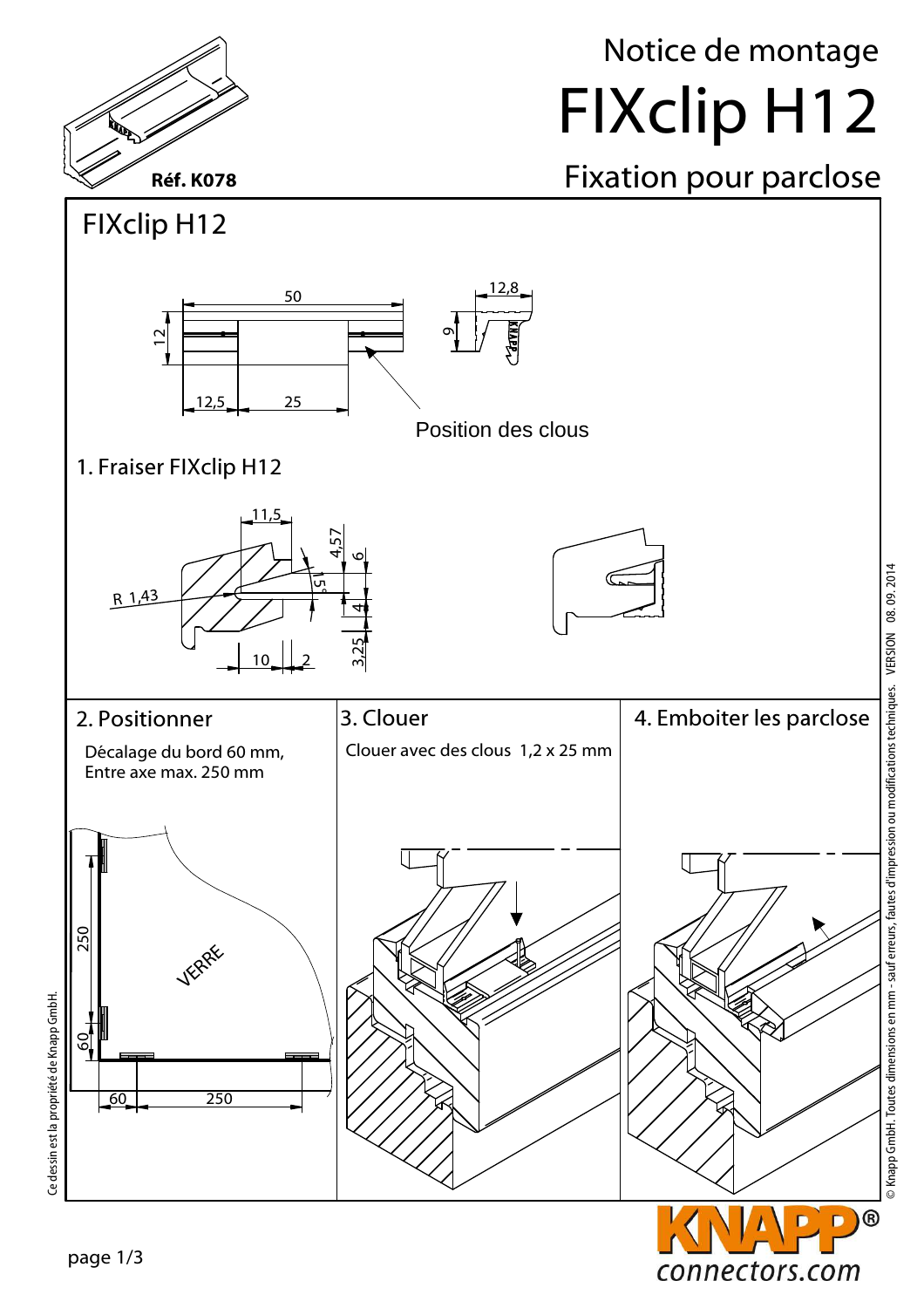## Notice de montage FIXclip H16/H20



Ce dessin est la propriété de Knapp GmbH. Ce dessin est la propriété de Knapp GmbH.

connectors.com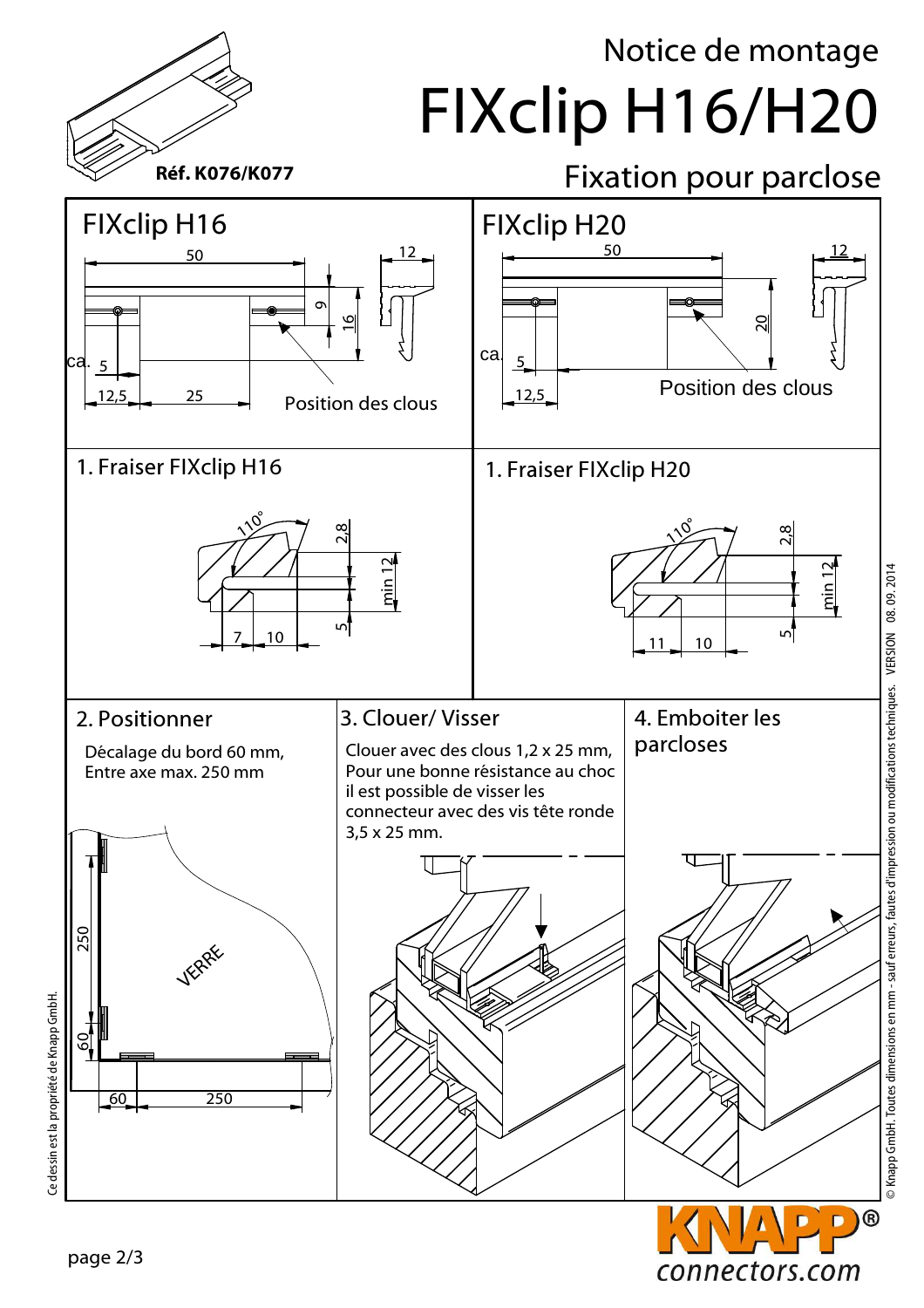

Knapp GmbH. Toutes dimensions en mm - sauf erreurs, fautes d'impression ou modifications techniques. VERSION 08.09.2014 © Knapp GmbH. Toutes dimensions en mm - sauf erreurs, fautes d'impression ou modifications techniques. VERSION 08. 09. 2014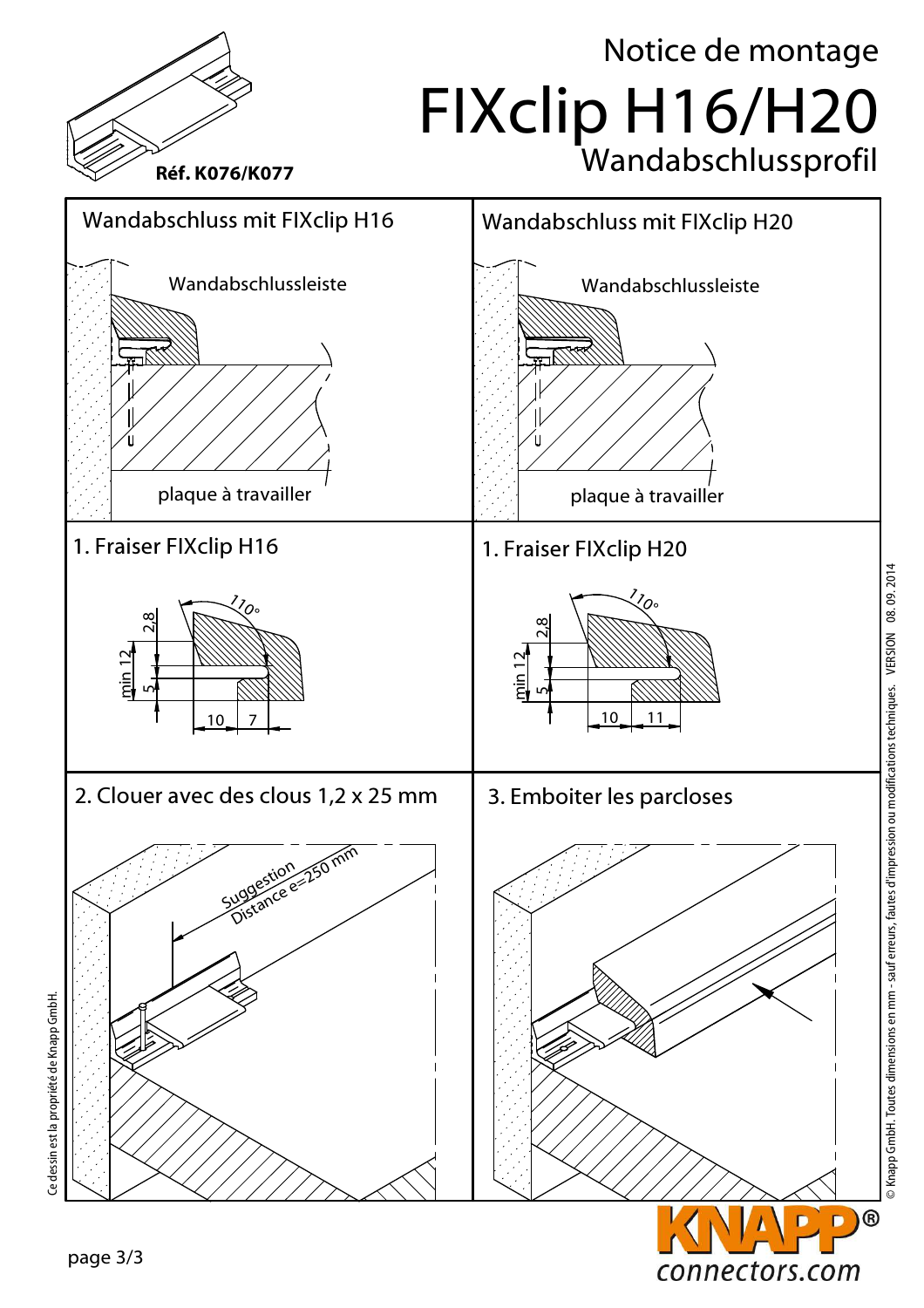

S Knapp GmbH. Alle Maße in mm - Irrtümer, Druckfehler und Änderungen vorbehalten / all measures in mm - Errors excepted. VERSION 08.09.2014 © Knapp GmbH. Alle Maße in mm - Irrtümer, Druckfehler und Änderungen vorbehalten / all measures in mm - Errors excepted. VERSION 08. 09. 2014

verbinder.com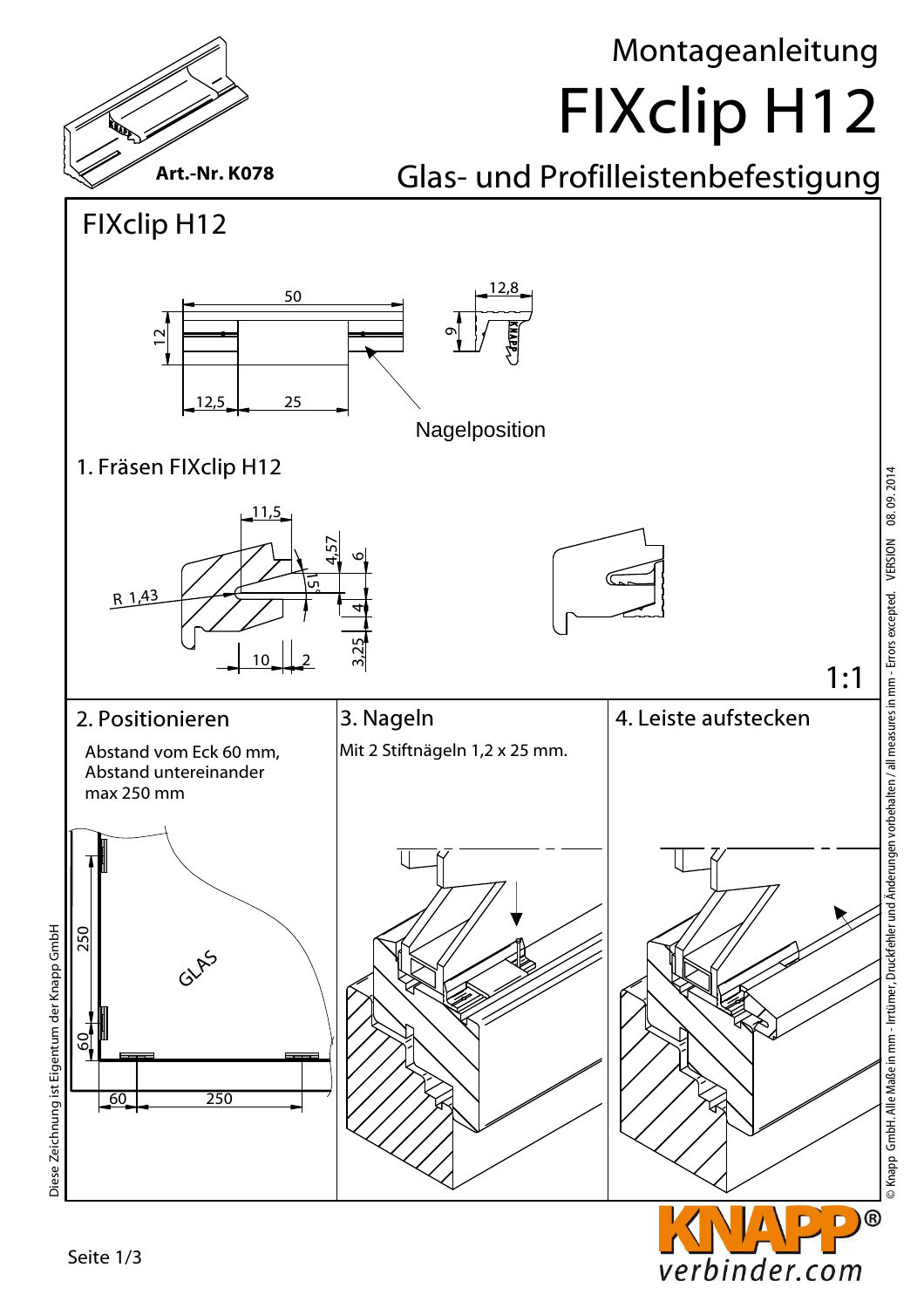Montageanleitung

FIXclip H16/H20



Glas- und Profilleistenbefestigung



verbinder.com